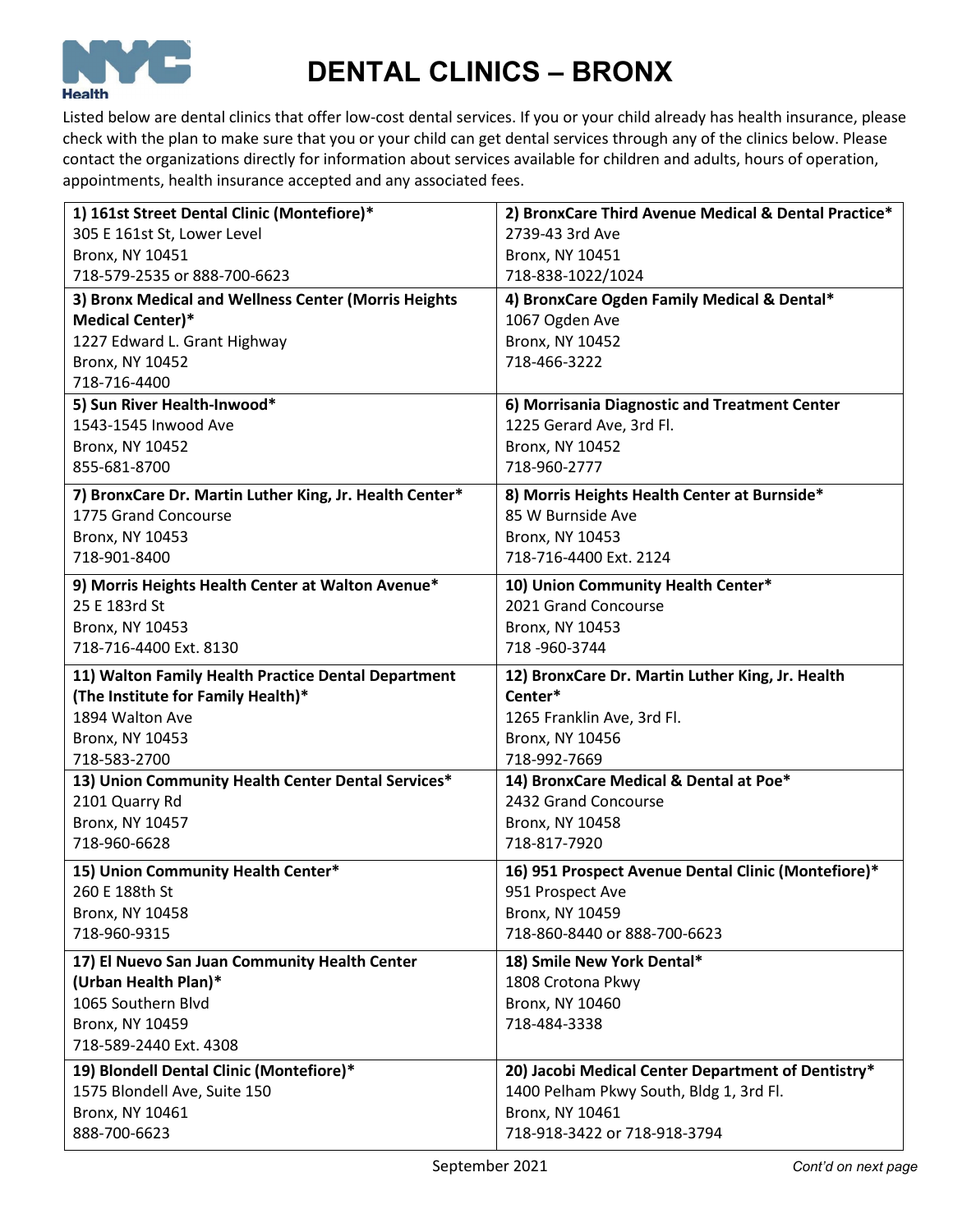### **DENTAL CLINICS – BRONX**

| 21) Jarrett Pediatric Clinic (Montefiore)*    | 22) 5500 Broadway Dental Clinic (Montefiore)*     |
|-----------------------------------------------|---------------------------------------------------|
| 1516 Jarrett Pl, Lower Level, Suite 100       | 5500 Broadway, Suite 102                          |
| Bronx, NY 10461                               | Bronx, NY 10463                                   |
| 718-405-8194 or 888-700-6623                  | 347-577-4950 or 888-700-6623                      |
| 23) Morris Heights Health Center at 223rd St* | 24) Wakefield Dental Clinic (Montefiore)*         |
| 825 E 233rd St                                | 4234 Bronx Blvd, 2nd Fl.                          |
| Bronx, NY 10466                               | Bronx, NY 10466                                   |
| 718-716-4400                                  | 347-341-4330 or 888-700-6623                      |
| 25) Centennial Dental Clinic (Montefiore)*    | 26) North Central Bronx Hospital Dental Clinic*   |
| 3332 Rochambeau Ave, 2nd Fl.                  | 3424 Kossuth Ave, Unit 2A                         |
| Bronx, NY 10467                               | Bronx, NY 10467                                   |
| 888-700-6623                                  | 718-519-3300                                      |
| 27) Schiff Dental Clinic (Montefiore)*        | 28) Stevenson Family Health Center Dental Office* |
| 3444 Kossuth Ave, 1st Fl.                     | 731 White Plains Rd                               |
| Bronx, NY 10467                               | Bronx, NY 10473                                   |
| 888-700-6623                                  | 718-395-8350                                      |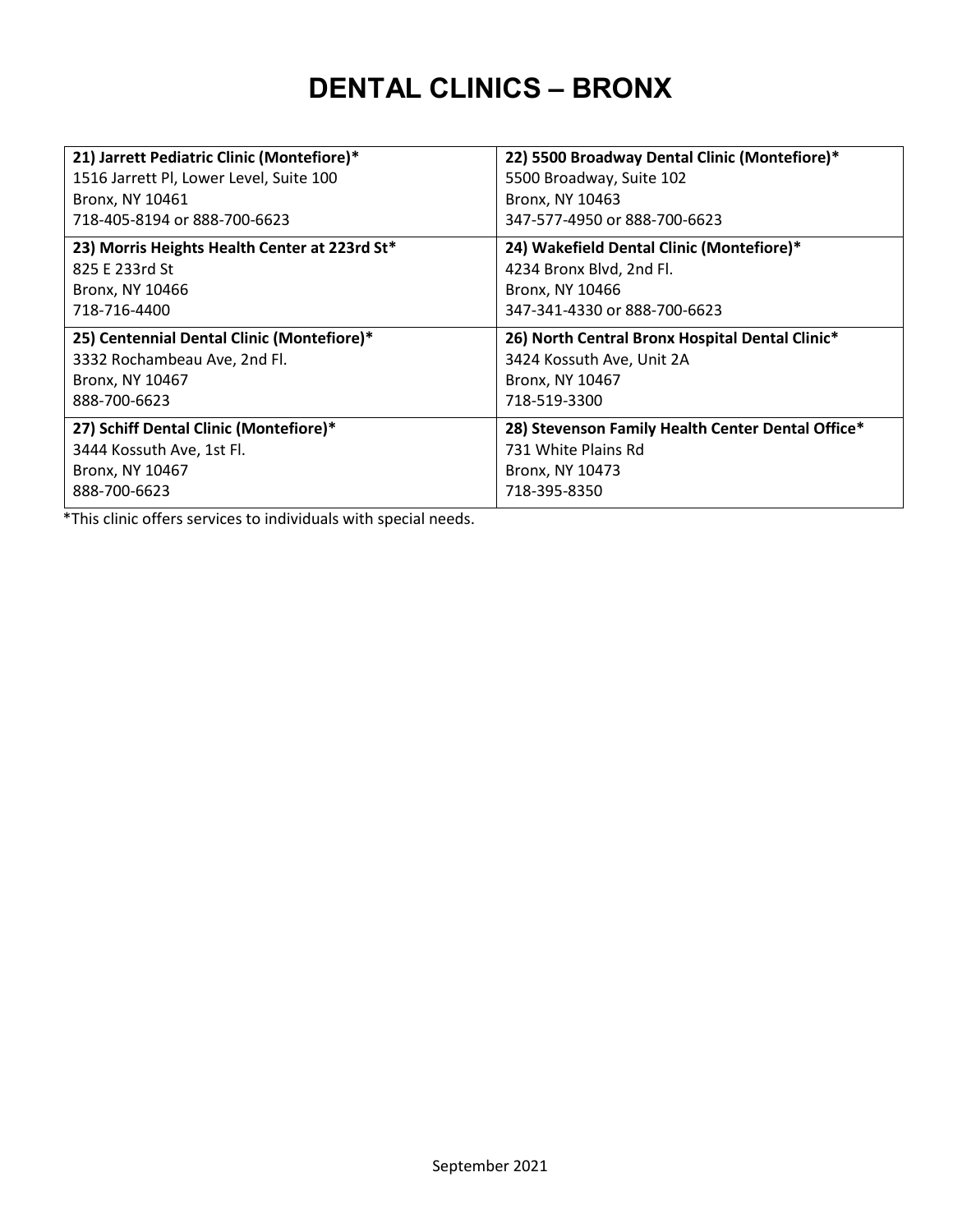

## **DENTAL CLINICS – BROOKLYN**

Listed below are dental clinics that offer low-cost dental services. If you or your child already has health insurance, please check with the plan to make sure that you or your child can get dental services through any of the clinics below. Please contact the organizations directly for information about services available for children and adults, hours of operation, appointments, health insurance accepted and any associated fees.

| 1) The Brooklyn Hospital Center- Dentistry and       | 2) Kings County Hospital Dental Clinic*                |
|------------------------------------------------------|--------------------------------------------------------|
| <b>Oral/Maxillofacial Surgery Center*</b>            | 451 Clarkson Ave                                       |
| 121 Dekalb Ave                                       | Brooklyn, NY 11203                                     |
| Brooklyn, NY 11201                                   | 718-245-4914                                           |
| 718-250-8963                                         |                                                        |
| 3) NYU Langone Flatbush Family Health Center         | 4) HealthCare Choices- Bensonhurst*                    |
| 3414 Church Ave                                      | 62-09 16th Ave                                         |
| Brooklyn, NY 11203                                   | Brooklyn, NY 11204                                     |
| 718-630-6875                                         | 718-234-0073                                           |
| 5) Cumberland Gotham Health Center*                  | 6) Whitman Ingersoll Farragut Health Center of BPMC    |
| 100 North Portland Ave, 3rd Fl.                      | 297 Myrtle Ave                                         |
| Brooklyn, NY 11205                                   | Brooklyn, NY 11205                                     |
| 718-260-7750                                         | 718-596-8000                                           |
| 7) Williamsburg Health Center                        | 8) Brookdale Family Care Center New Lots Avenue*       |
| (Community Healthcare Network)*                      | 465 New Lots Ave                                       |
| 94-98 Manhattan Ave                                  | Brooklyn, NY 11207                                     |
| Brooklyn, NY 11206                                   | 718-240-8925                                           |
| 718-862-4499 or 718-388-0390                         |                                                        |
| 9) Brownsville Multi-Service Family Health Center    | 10) Gotham Health- East New York*                      |
| Ashford*                                             | 2094 Pitkin Ave, 2nd Fl.                               |
| 650 Ashford St                                       | Brooklyn, NY 11207                                     |
| Brooklyn, NY 11207                                   | 718-240-0450/0451                                      |
| 929-590-4819 or 347-505-1800 Ext. 1824 or 1825       |                                                        |
| 11) HealthCare Choices- Community Health Center*     | 12) Brookdale Family Care Linden Boulevard*            |
| 179 Jamaica Ave                                      | 2554 Linden Blvd                                       |
| Brooklyn, NY 11207                                   | Brooklyn, NY 11208                                     |
| 929-267-5354                                         | 718-240-8623                                           |
| 13) MediSys Health Network- East New York*           | 14) Brookdale University Hospital Dental Clinic*       |
| 3080 Atlantic Ave                                    | 1 Brookdale Plaza                                      |
| Brooklyn, NY 11208                                   | Brooklyn, NY 11212                                     |
| 718-348-6669 or 718-647-0240 Ext. 1                  | 718-240-6282                                           |
| 15) Interfaith Medical Center- Smile Brooklyn Dental | 16) NY Presbyterian Methodist Brooklyn Dental Services |
| Clinic*                                              | 506 Sixth St, Kirkwood Pavilion, 1st Fl., Area 3       |
| 1545 Atlantic Ave                                    | Brooklyn, NY 11215                                     |
| Brooklyn, NY 11213                                   | 718-780-5410                                           |
| 718-613-7140                                         |                                                        |
| 17) NYU Langone Family Health Center Park Slope      | 18) Bedford Stuyvesant Family Health Center*           |
| 220 13th St                                          | 1456 Fulton St                                         |
| Brooklyn, NY 11215                                   | Brooklyn, NY 11216                                     |
| 718-832-5980 Ext.1926 or 718-630-6875                | 718-636-4500                                           |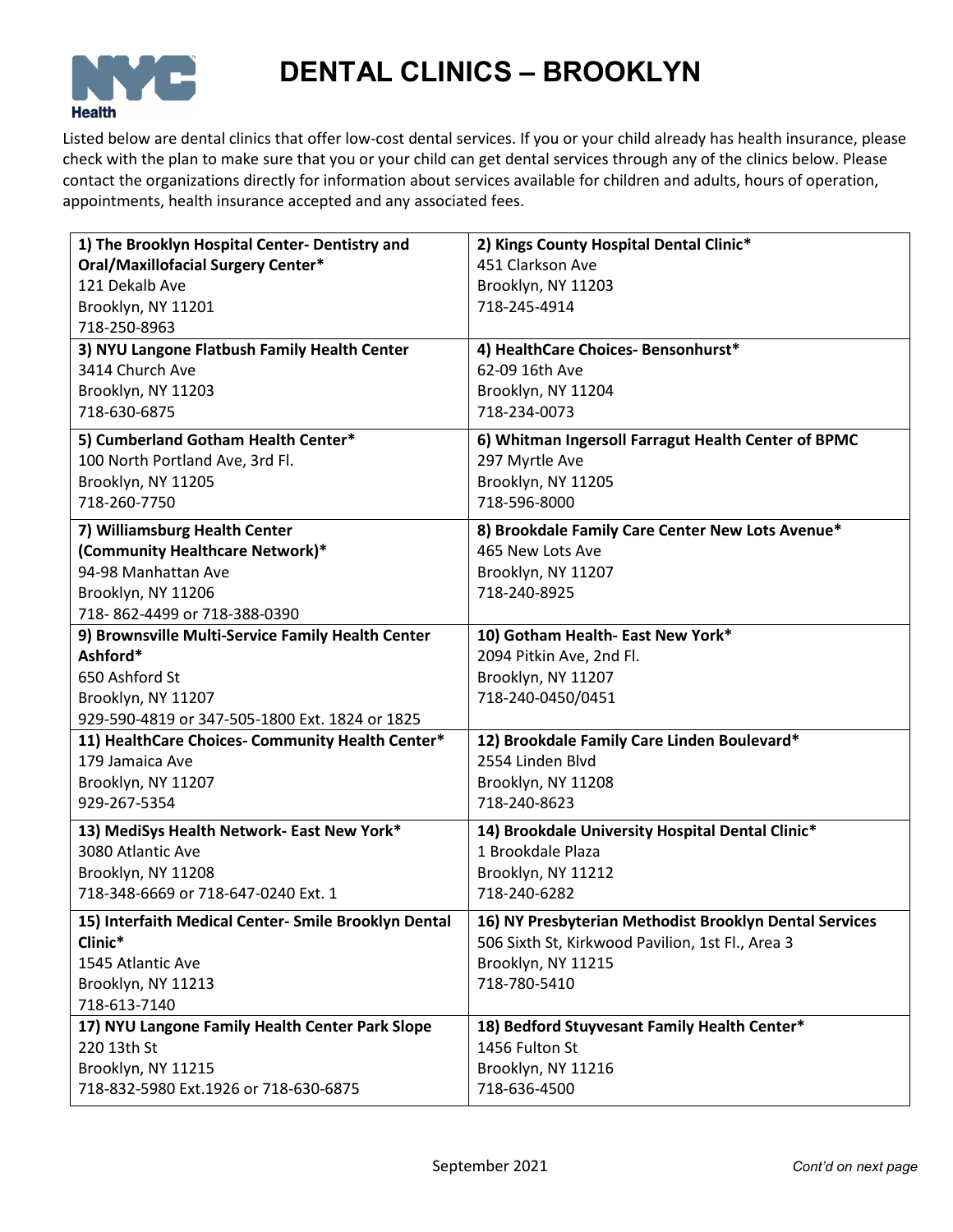

**DENTAL CLINICS – BROOKLYN**

| 19) Interfaith Medical Center*                    | 20) Brooklyn Plaza Medical Center*                   |
|---------------------------------------------------|------------------------------------------------------|
| 1536 Bedford Ave                                  | 650 Fulton St                                        |
|                                                   |                                                      |
| Brooklyn, NY 11216                                | Brooklyn, NY 11217                                   |
| 718-613-7375                                      | 718-596-9800 Ext. 255 or 256                         |
| 21) Maimonides Medical Center (adult)*            | 22) Maimonides Medical Center (pediatric)*           |
| 4802 Tenth Ave, Admin Bldg, 2nd Fl.               | 43-03 13th Ave                                       |
| Brooklyn, NY 11219                                | Brooklyn, NY 11219                                   |
| 718-283-8322 or 7434                              | 718-283-2084                                         |
|                                                   |                                                      |
| 23) NYU Langone Family Health Center- 7th Avenue  | 24) NYU Langone Family Health Center Park Ridge      |
| 5008 7th Ave                                      | 6317 4th Ave                                         |
| Brooklyn, NY 11220                                | Brooklyn, NY 11220                                   |
| 718-210-1030 or 347-377-3272 or 718-630-6875      | 718-907-8100 or 718-630-6875                         |
| 25) NYU Langone Family Health Center Sunset Park* | 26) Sunset Terrace Family Health Center, NYU Langone |
|                                                   |                                                      |
| 150 55th St                                       | 514 49th St                                          |
| Brooklyn, NY 11220                                |                                                      |
| 718-630-6875                                      | Brooklyn, NY 11220<br>718-431-2622 or 718-630-6875   |
|                                                   |                                                      |
| 27) Joseph P. Addabbo Family Health Center*       | 28) Arden Dental Services*                           |
| 120 Richard St                                    | 2610 Ocean Pkwy                                      |
| Brooklyn, NY 11231                                | Brooklyn, NY 11235                                   |
| 718-945-7150                                      | 718-769-1001                                         |
| 29) Wycoff Heights Medical Center, Department of  | 30) ODA Primary Health Care Network Dental Center*   |
| <b>Dental Medicine*</b>                           | 54 Rutledge St                                       |
| 374 Stockholm St                                  | Brooklyn, NY 11249                                   |
| Brooklyn, NY 11237                                | 718-260-4620                                         |
| 718-963-7174                                      |                                                      |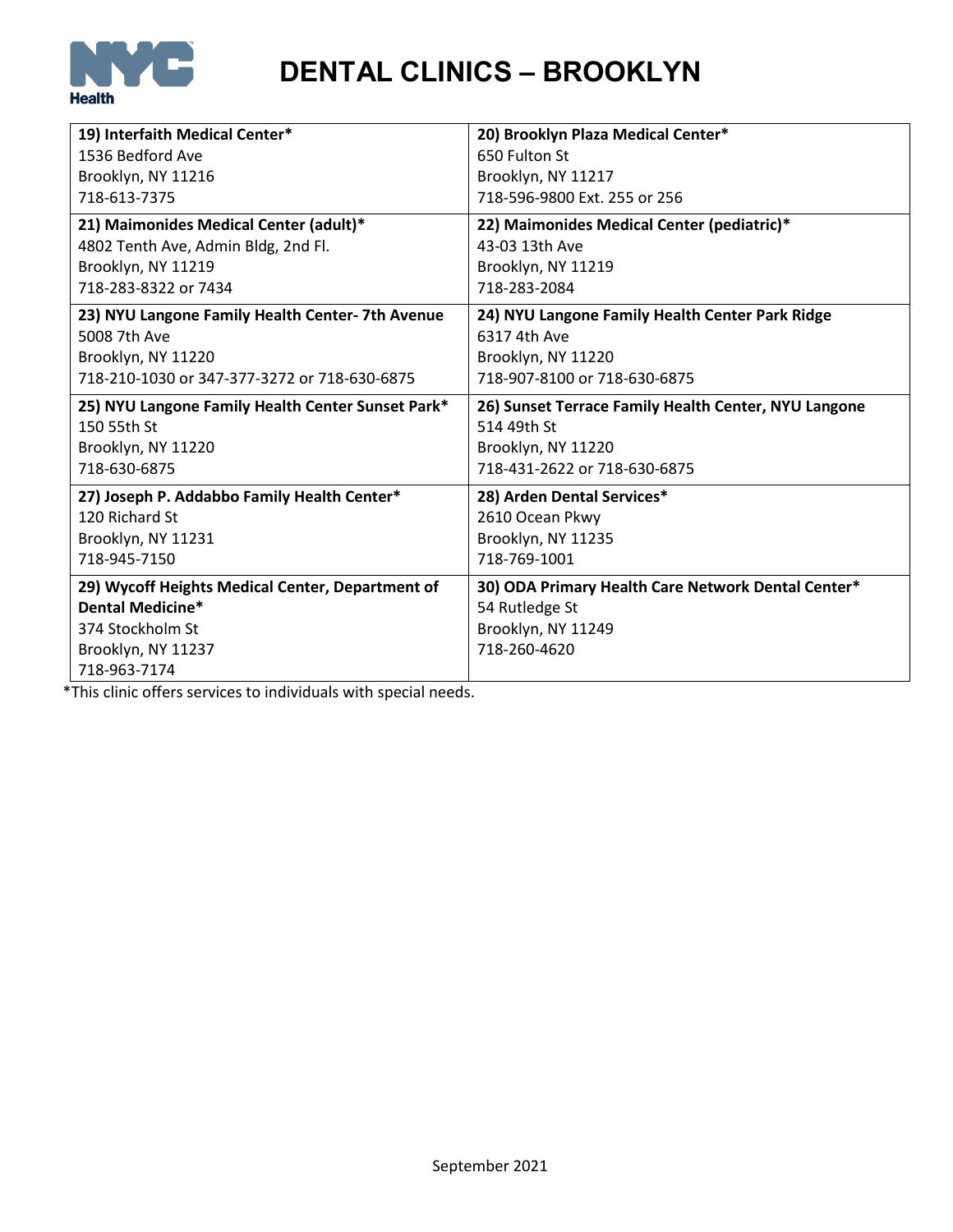

### **DENTAL CLINICS – MANHATTAN**

Listed below are dental clinics that offer low-cost dental services. If you or your child already has health insurance, please check with the plan to make sure that you or your child can get dental services through any of the clinics below. Please contact the organizations directly for information about services available for children and adults, hours of operation, appointments, health insurance accepted and any associated fees.

| 1) Betances Health Center*                              | 2) Lower East Side Health Center                 |
|---------------------------------------------------------|--------------------------------------------------|
| 280 Henry St                                            | (Community Healthcare Network)*                  |
| New York, NY 10002                                      | 150 Essex St                                     |
| 212-227-8401 Ext. 126 or 179                            | New York, NY 10002                               |
|                                                         | 212-477-1120                                     |
| 3) Ryan Health NENA*                                    | 4) New York University College of Dentistry*     |
| 279 E 3rd St                                            | 345 E 24th St                                    |
| New York, NY 10009                                      | New York, NY 10010                               |
| 212-749-1820                                            | 212-998-9800                                     |
| 5) NYU Dentistry Oral Health Center for People with     | 6) Gotham Health- Gouverneur*                    |
| Disabilities*                                           | 227 Madison St                                   |
| 346 E 24th St, 8th Fl.                                  | New York, NY 10012                               |
| New York, NY 10010                                      | 212-238-7000                                     |
| 212-998-9988                                            |                                                  |
| 7) Charles B. Wang Community Health Center              | 8) Bellevue Department of Oral and Maxillofacial |
| 125 Walker St, 2nd Fl.                                  | Surgery*                                         |
| New York, NY 10013                                      | 462 1st Ave                                      |
| 212-226-9339                                            | New York, NY 10016                               |
|                                                         | 212-562-5526 (pediatric), 212-562-8780 (adult)   |
| 9) New York Presbyterian/Weill Cornell Dental Practice* | 10) New York Presbyterian/Weill Cornell Dental   |
| 505 E 70th St                                           | Practice*                                        |
| New York, NY 10021                                      | 525 E 68th St, 21st Fl.                          |
| 212-746-5119 (pediatric)                                | New York, NY 10021                               |
|                                                         | 212-746-5190 (adult)                             |
| 11) Ryan Health West 97th Street*                       | 12) Harlem Health Center                         |
| 110 W 97th St                                           | (Community Healthcare Network)*                  |
| New York, NY 10025                                      | 81 W 115th St                                    |
| 212-749-1820                                            | New York, NY 10026                               |
|                                                         | 718-862-4499 or 212-426-0088                     |
| 13) Renaissance Sydenham Center*                        | 14) Ryan Health Adair*                           |
| 264 W 118th St                                          | 565 Manhattan Ave                                |
| New York, NY 10027                                      | New York, NY 10027                               |
| 212-932-6517                                            | 212-265-4500 or 212-749-1820                     |
|                                                         |                                                  |
| 15) Metropolitan Hospital Dental Center*                | 16) Heritage Healthcare Center                   |
| 1901 First Ave, 2nd Fl.                                 | 1727 Amsterdam Ave, 4th Fl.                      |
| New York, NY 10029                                      | New York, NY 10031                               |
| 212-423-7000 Ext. 7053                                  | 212-862-0054                                     |
| 17) Columbia University College of Dental Medicine*     | 18) Boriken Neighborhood Health Center*          |
| 622 W 168th St                                          | 2265 3rd Ave                                     |
|                                                         |                                                  |
| New York, NY 10032                                      | New York, NY 10035                               |
| 212-305-6100 (adult), 212-305-6754 (pediatric)          | 212-289-6650                                     |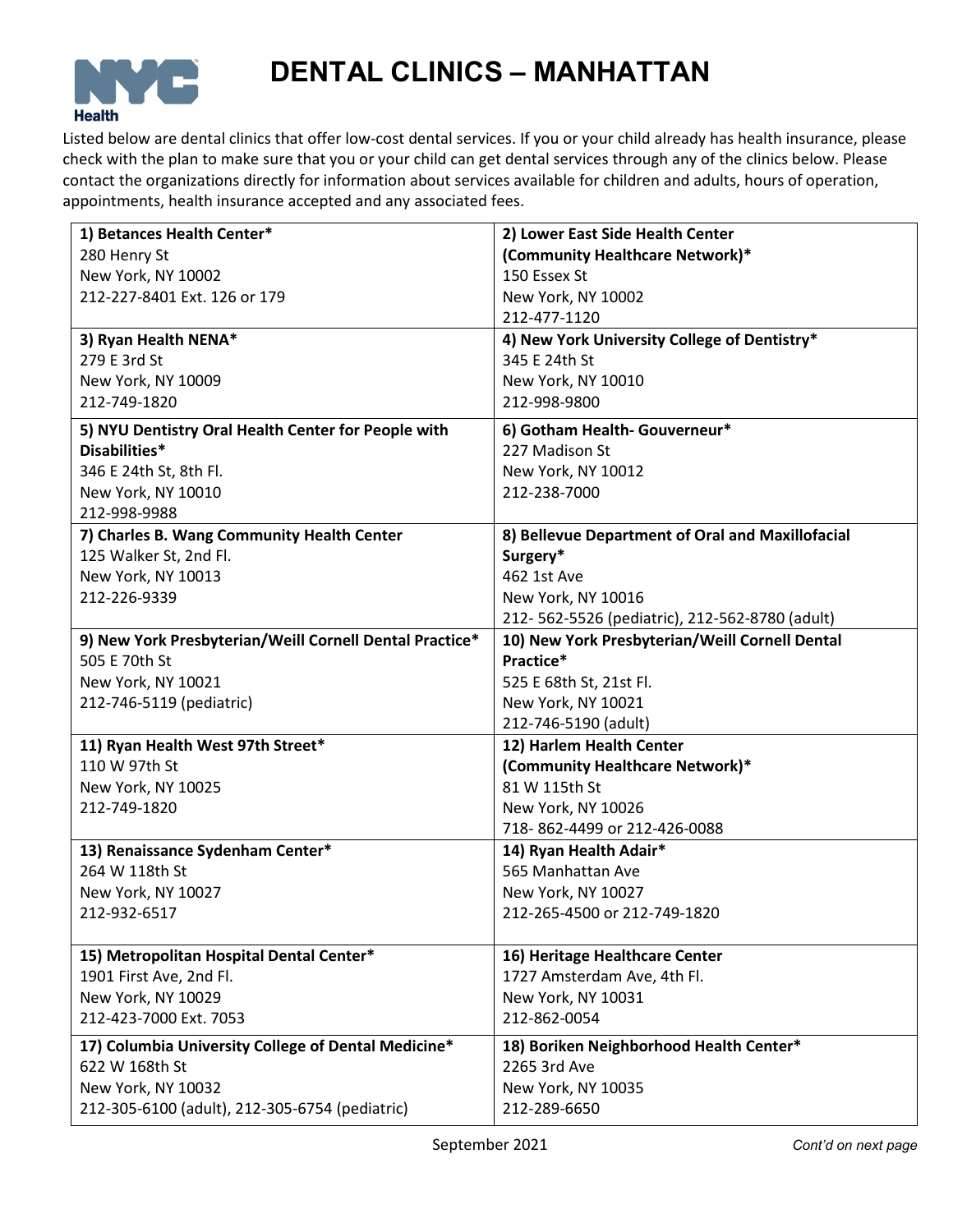### **DENTAL CLINICS – MANHATTAN**

| 19) Family Health Center of Harlem*          | 20) Ryan Chelsea- Clinton* |
|----------------------------------------------|----------------------------|
| 1824 Madison Ave, Lower Level                | 645 10th Ave               |
| New York, NY 10035                           | New York, NY 10036         |
| 212-423-4400                                 | 212-265-4500               |
| 21) Harlem Hospital Department of Dentistry* |                            |
| 15 W 136th St, Bldg K, Mezzanine             |                            |
| New York, NY 10037                           |                            |
| 212-939-2890                                 |                            |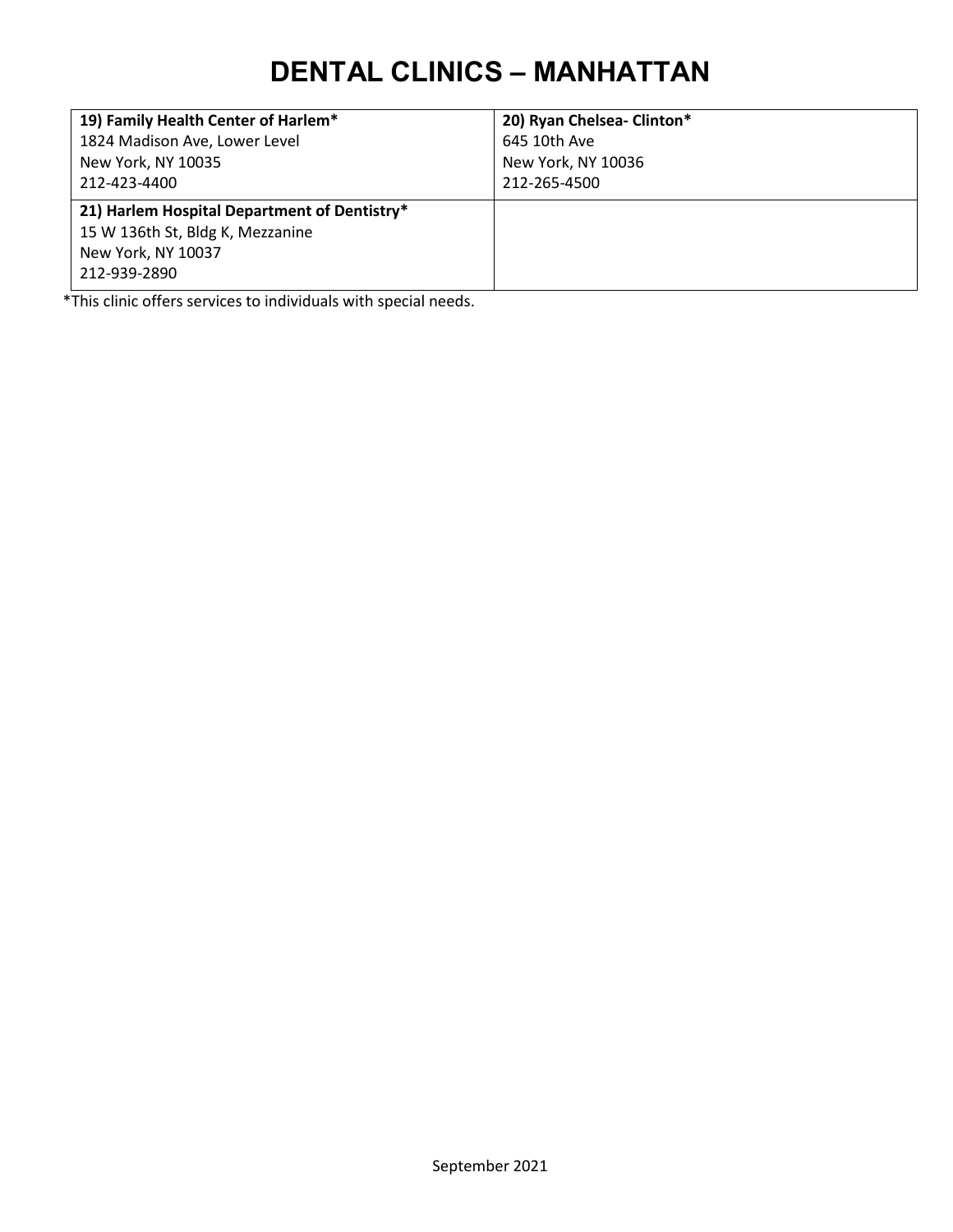

# **DENTAL CLINICS – QUEENS**

Listed below are dental clinics that offer low-cost dental services. If you or your child already has health insurance, please check with the plan to make sure that you or your child can get dental services through any of the clinics below. Please contact the organizations directly for information about services available for children and adults, hours of operation, appointments, health insurance accepted and any associated fees.

| 1) HealthCare Choices- Community Health Center*         | 2) New York-Presbyterian Queens- Dental Emergency |
|---------------------------------------------------------|---------------------------------------------------|
| 21-10 Borden Ave                                        | Department*                                       |
| Long Island City, NY 11101                              | 56-45 Main St                                     |
| 718-784-5696                                            | Flushing, NY 11355                                |
|                                                         | 718-670-1935                                      |
| 3) New York Presbyterian- Queens Dental Department*     | 4) MediSys Family Care Center- Hollis Tudors*     |
| 174-11 Horace Harding Expy                              | 200-16 Hollis Ave                                 |
| Fresh Meadows, NY 11365                                 | <b>Hollis, NY 11412</b>                           |
| 718-670-1060                                            | 718-736-8204                                      |
| 5) MediSys Health Network- Ozone Park (Clocktower       | 6) MediSys- Jamaica Hospital Dental Clinic*       |
| Plaza)*                                                 | 134-20 Jamaica Ave, 3rd Fl.                       |
| 91-20 Atlantic Ave                                      | Richmond Hill, NY 11418                           |
| Ozone Park, NY 11416                                    | 718-206-6980                                      |
| 718-323-9890                                            |                                                   |
| 7) Firehouse Health Center (Damian Family Care Center)* | 8) MediSys Health Network- St. Albans*            |
| 89-56 162nd St                                          | 111-20 Merrick Blvd                               |
| Jamaica, NY 11432                                       | St. Albans, NY 11433                              |
| 347-505-7000                                            | 718-206-9888                                      |
| 9) Joseph P Addabbo Family Health Center*               | 10) Joseph P Addabbo Family Health Center*        |
| 114-39/49 Sutphin Blvd                                  | 118-11 Guy Brewer Blvd                            |
| Jamaica, NY 11434                                       | Jamaica, NY 11434                                 |
| 718-945-7150                                            | 718-945-7150                                      |
| 11) Community Healthcare Network- Sutphin Boulevard*    | 12) Damian Family Care Center                     |
| 97-04 Sutphin Blvd                                      | 137-50 Jamaica Ave                                |
| Jamaica, NY 11435                                       | Jamaica, NY 11435                                 |
| 718-862-4499 or 718-657-7088                            | 718-298-5100                                      |
| 13) Joseph P Addabbo Family Health Center*              | 14) Joseph P Addabbo Family Health Center*        |
| 1288 Central Ave                                        | 6200 Beach Channel Dr                             |
| Far Rockaway, NY 11691                                  | Arverne, NY 11693                                 |
| 718-945-7150                                            | 718-945-7150                                      |